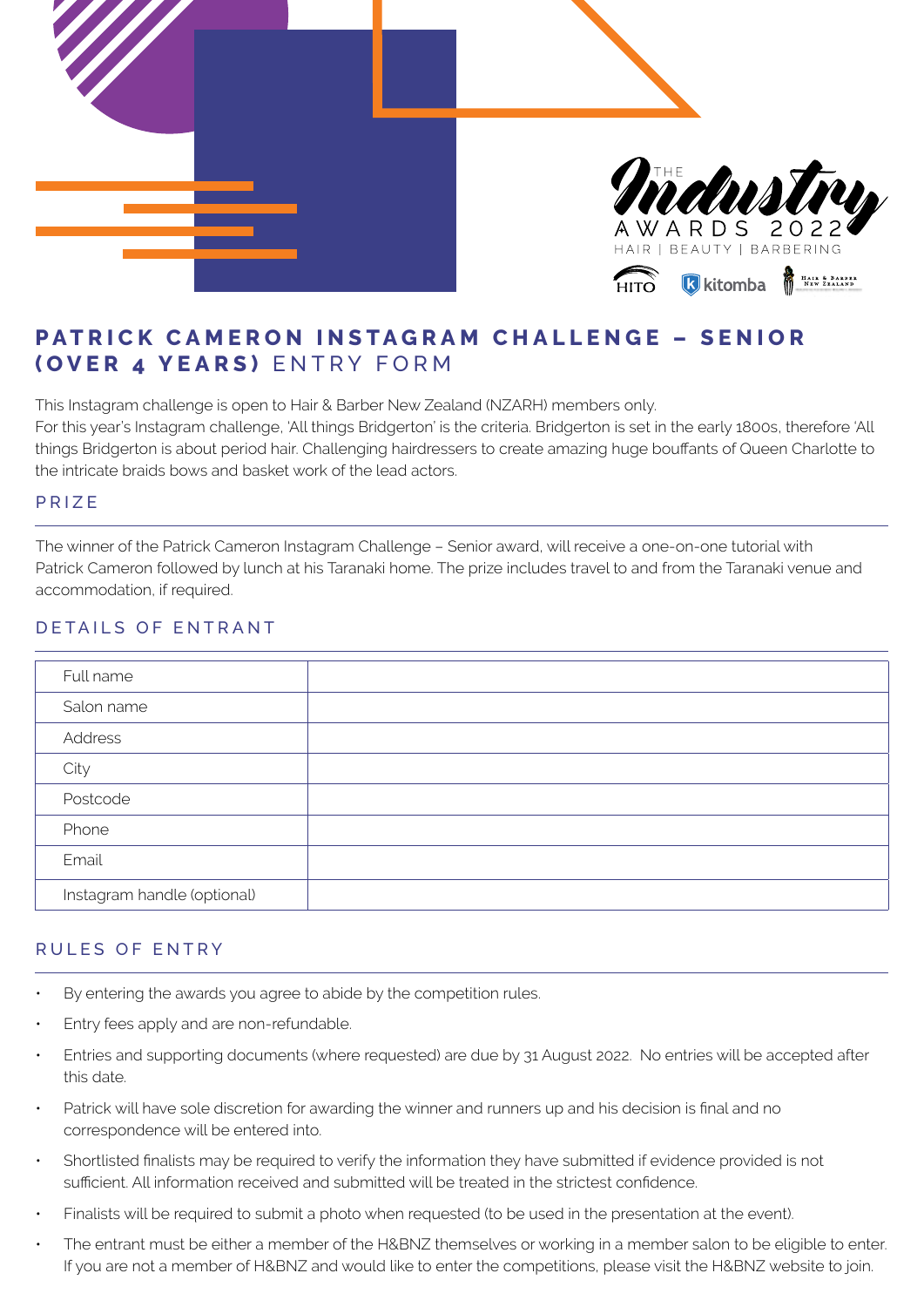- Should the entrant change salons after entering the competition their details will remain as the salon or training provider they entered under.
- The 2022 H&BNZ Competitions Committee members are not eligible to enter.
- Entrants must have been in the industry for more than four years as at 31 October 2022.
- 'The winner of the 2022 Patrick Cameron Instagram Challenge is not eligible to enter.

# ENTRY REQUIREMENTS

- Beautiful hair colours that accentuate the style will be very much appreciated.
- Braids, curls, ringlets and bouffants, perfect techniques for All things Bridgerton.
- Most importantly each look should reflect the truly unique Bridgerton feel.
- When creating large hair, balance is very important. Patrick will be looking for balance, originality, and technical excellence.
- Make up and fashion choices must be reflective of the television show. Getting this right is important.

### **Please note:**

- Draping fabrics and creating the illusion of fashion for the headshot is completely acceptable.
- All entries must be signed by the entrant and appropriate waiver agreements completed.
- Photos must be taken on a mobile device professional photo shoots and not permitted.
- This year as the styles will be intricate and large Patrick requires 2 perfect shots: FRONT & SIDE, to show your Bridgerton creation perfectly.
- Hair pieces are allowed, natural or synthetic hair extensions are allowed.
- Minimum 30% of model's own hair to be visible.eg NO WIGS.
- Male, female, transgender, gender fluid models allowed.

**NOTE:** Please make sure your Instagram Account is **not on the private setting** (otherwise we will not be able to see your image).

# JUDGING PROCESS AND CRITERIA

| Technical excellence                       | 50%  |
|--------------------------------------------|------|
| Creativity                                 | 30%  |
| Cohesive balanced suitability to the model | 20%  |
| Total                                      | 100% |

### **Use the photos below for inspiration.**

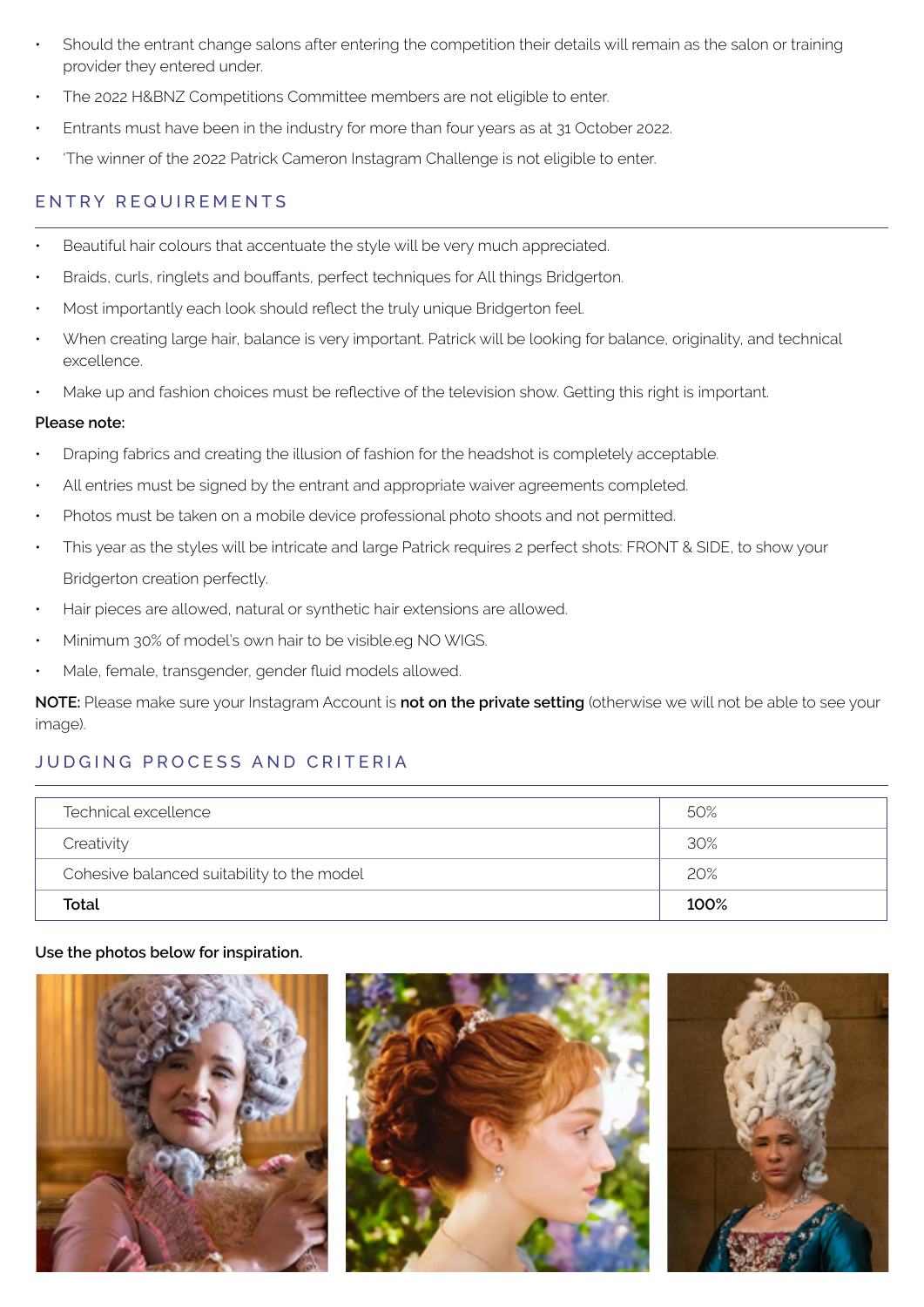### **SUBMISSION**

- All entries forms must be received by 31 August 2022.
- Share via Instagram hash tagging #2022HBNZPATRICKCAMERONS
- All entries must be accompanied by a completed entry form. Please send all entries to: The Industry Awards Team, Level 2, 107 Customhouse Quay, Wellington, 6011

# TERMS AND CONDITIONS

I confirm that I have read and accepted the 2022 Terms and Conditions of Entry.

| Signed: |  |
|---------|--|
| Date:   |  |

## CONSENT

I consent to the use of the photographs and reproduction of these as per the 2022 Terms and Conditions of Entry as outlined.

| Signature:  |                                                                                                                       |  |
|-------------|-----------------------------------------------------------------------------------------------------------------------|--|
|             |                                                                                                                       |  |
|             |                                                                                                                       |  |
| Signature:  | <u> 1980 - Johann Marie Barn, mars an t-Amerikaansk ferhandsk foarmen († 1918)</u>                                    |  |
|             |                                                                                                                       |  |
| Model Name: | <u> 1989 - John Stein, Amerikaansk politiker (* 1958)</u>                                                             |  |
|             |                                                                                                                       |  |
| Signature:  | <u> 1980 - Johann Stoff, deutscher Stoff, der Stoff, der Stoff, der Stoff, der Stoff, der Stoff, der Stoff, der S</u> |  |